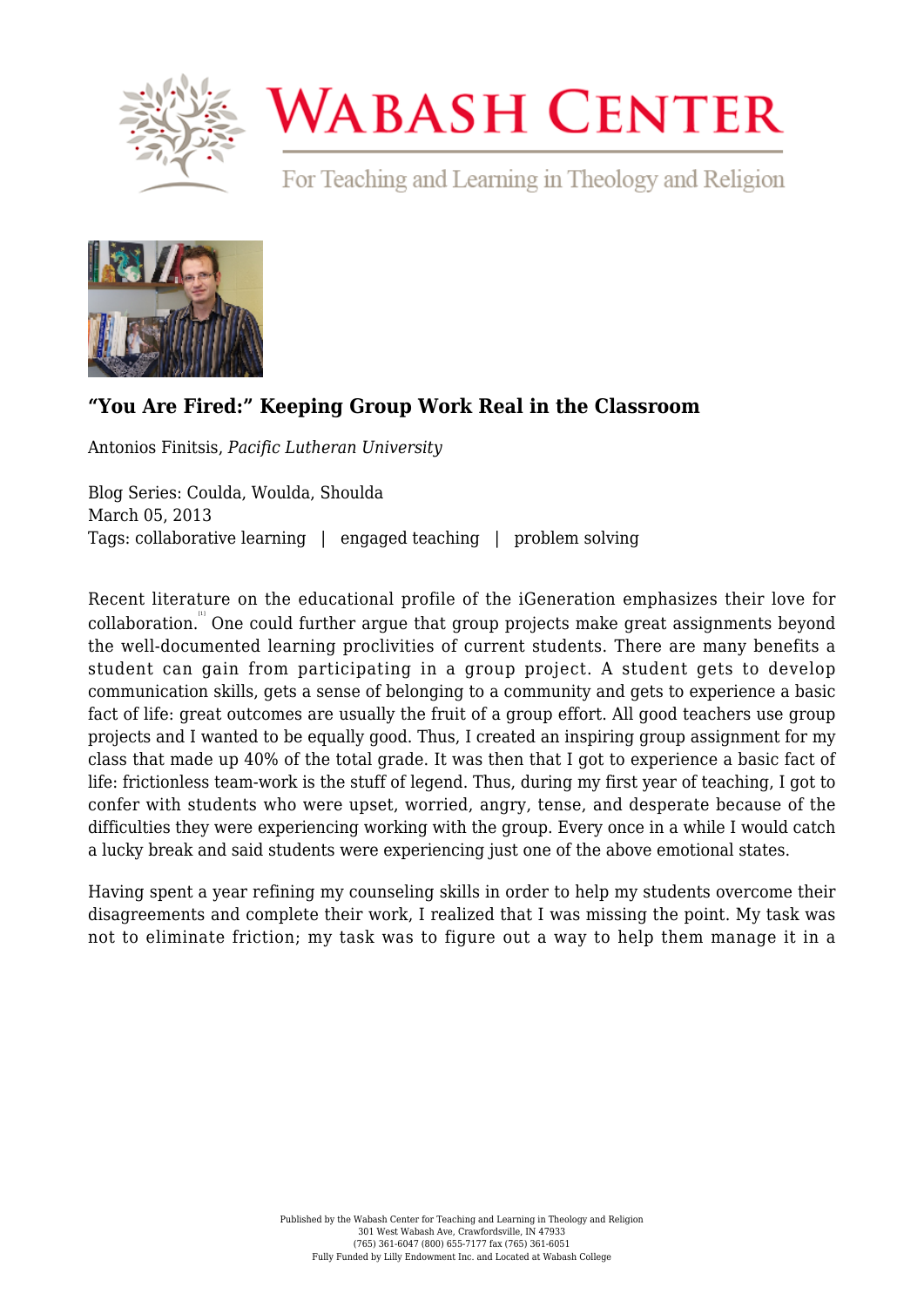

productive manner. Of course this is the type of [w](http://live-wabash.pantheonsite.io/wp-content/uploads/2016/01/6a016301e4b359970d017ee83893d8970d-pi.jpg)isdom that  $\mathbb{R}$ seems commonsensical, it comes only in hindsight. In the thick of things, my immediate instinct was to attempt to defuse the crisis situation and help them achieve their objective. I am not surprised by my reaction since I could claim that this is a basic instinct for anyone that has completed a Ph.D. program. We are trained to look at problems and respond. So I did. Repeatedly. Meeting with varying degrees of success, since I would not go as far as take control over their projects, which –admittedly- looked very appealing at times. However, once the first year of teaching was over, I got the chance to reflect back on this problem and true-totype my thoughts followed a philosophical path. I had to decide if I was I going to give them the proverbial fish and "feed them for a day" or opt for the long-term solution. A perennial human dilemma but I believe the teaching guild has claimed the long-term option as our vocation. So now that I knew I had to anticipate the conflicts, how was I going to help them mediate them constructively?

I took my cue from the corporate world. Since part of our job is to prepare students for the real world I decided to go as real as it gets. I turned class group-work into a very structured undertaking. Each team would now have a "project manager," who was internally appointed/elected. The task of the project manager would be to see the group project to fruition and deliver it on time and complete. Failure to meet the target would mean a failing grade for the project manager. Success would mean an A. The project manager would have to submit to me weekly reports, over the five week period of that the group was working on the project, detailing their progress (or lack thereof) and explaining the handling of difficulties. Upon completion of the project manager would have to submit a division of labor that would detail the delegation of duties amongst team members. This document would have to be approved and signed by all members. The project manager would also submit a separate grade form in which s/he evaluates the commitment and quality of work carried out by each group member. Last but not least, each member would turn in a confidential report form in which they evaluate their group members and describe the quality of their collaboration. This confidential report was meant to democratize the group structure and to let me receive feedback on the leadership skills of the project manager.

The following year group-work took place a lot more smoothly for my students. The hierarchical organization of the teams along with the detailed reporting of the work-flow established a clear accountability system. This system made detection of liability easier to track down and in turn mediation of conflict less complicated. It also formalized group work noticeably and prompted students approach their tasks in a more professional manner. Looking back, I can attest that this was a good lesson for the students yet a better lesson for the professor.